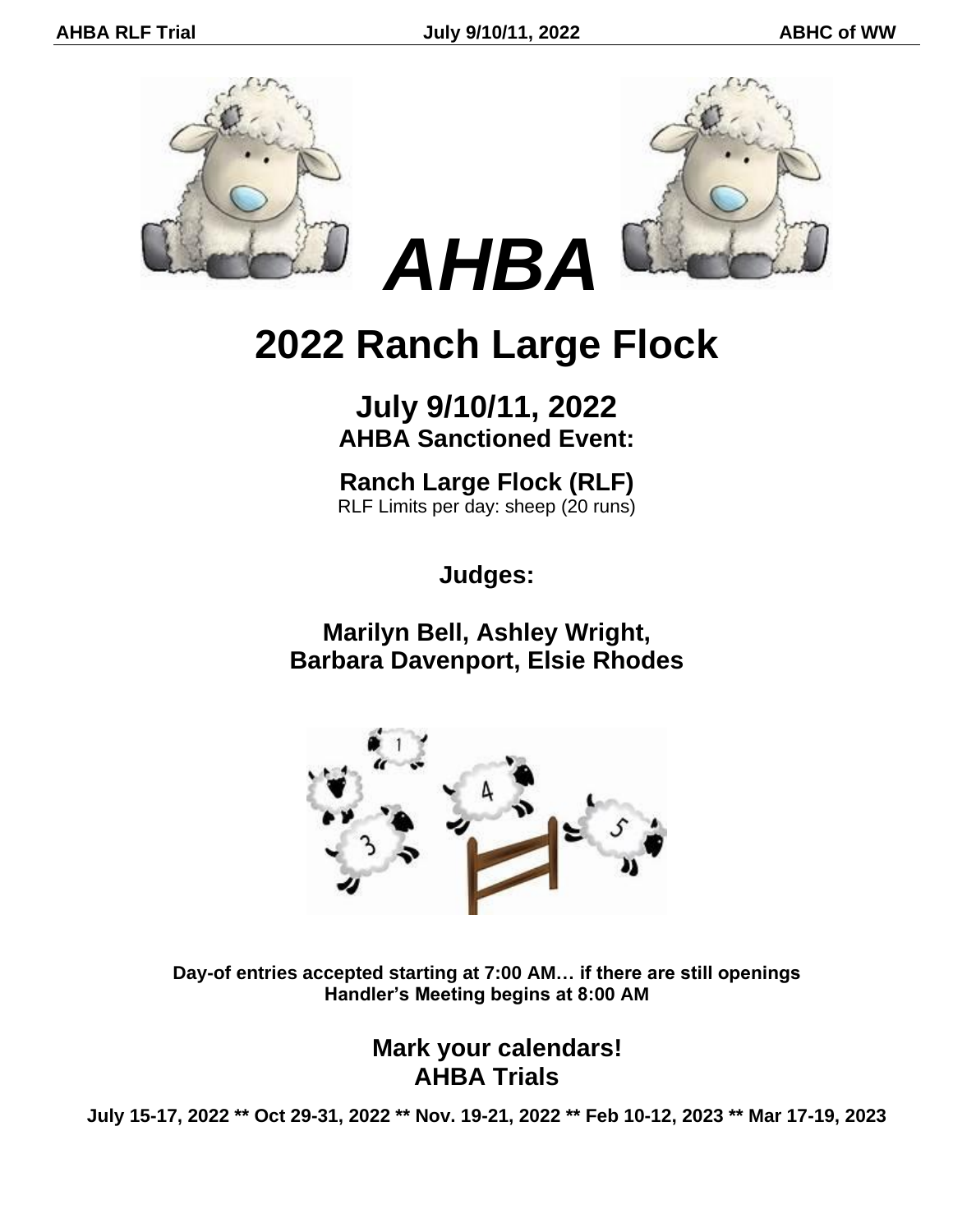### **Location and Directions**

14401 Crews Road NW, Gig Harbor, WA 98329 Home: 253-884-5959 **Cell: 253-732-5959**

Use directions below - MapQuest will get you close, then get you lost.

- Hwy 16, Exit for Purdy/Key Center/Shelton, Hwy 302 W.
- Travel into Purdy, Turn left at the signal following sign for Hwy 302 W (Shelton/Key Center)
- Cross Wauna Bridge, travel 5.1 miles
- Turn RIGHT onto Hwy 302 W, Elgin Clifton Rd KPN, toward Shelton/Allyn (There are clearly marked signs leading to Hwy 302 W)
- **•** Travel 1.2 miles, turn RIGHT onto 150<sup>th</sup>
- Travel .1 miles (end of chain link fence) turn LEFT onto 1<sup>st</sup> road into Rocky Creek Conservation Area
- Follow road approximately .8 mile through park, to PackLeader's green farm gate, follow road past twostory house (white w/green trim) to parking lot at the top of the driveway.

Click here for directions from the PackLeader website.

#### ➢ **Motels & Camping \*\*Westwynd Motel 6703 144th St. NW, Gig Harbor, 98332 (800) 468-9963 \*\*incredibly dog-friendly and very accommodating** Best Western Wesley Inn 6575 Kimball Drive, Gig Harbor, 98335 (888) 462-0002 The INN at Gig Harbor 3211 56th St. N.W., Gig Harbor. 98335 (800) 795-9980 Gig Harbor RV Resort 9515 Burnham Drive NW, Gig Harbor, 98332 (800) 526-8311 PackLeader Farm Camping and/or RVs may park on site, no hookups

- ➢ **Food – No food will be available on-site.**
- ➢ **Information and Entry Forms: Barbara – 253-732-5959 k9sayno@aol.com Elsie – elrhodes2@msn.com**
- ➢ **Limits: RLF sheep limited to 20 runs per day & HCT sheep limited to 10 runs per day.**

### ➢ **Judges**

| Date               |                          |
|--------------------|--------------------------|
| July 9             | <b>Ashley Wright</b>     |
| July 10            | <b>Marilynn Bell</b>     |
| July 11            | <b>Barbara Davenport</b> |
| Overflow if needed | <b>Elsie Rhodes</b>      |

- ➢ **Awards** *Rosettes* 1st 4 1st  $-$  4<sup>th</sup> place Each Day HIT and RHIT Each Day High Combined for the weekend Qualifying Ribbons
- ➢ **Entries \*\*\* (Insufficient entries MAY result in reduction of awards or cancellation of the event). \*\*\*** Pre-entries must arrive no later than July 1<sup>st</sup>, 2022. Make money orders or checks payable to Barbara Davenport. **All payments in US dollars.** Mail to: RLF Trial, c/o Barbara Davenport, 14401 Crews Rd NW, Gig Harbor, WA 98329 (Questions? Email: k9sayno@aol.com or elrhodes2@msn.com

### ➢ **Entry Fees**

| <b>RLF Sheep</b>                                                                                        | Before/on 7-1-22: | \$55,00 | After 7-1-22: | \$60.00        |  |
|---------------------------------------------------------------------------------------------------------|-------------------|---------|---------------|----------------|--|
| <b>HCT Sheep</b>                                                                                        | Before/on 7-1-22: | \$25.00 | After 7-1-22: | <b>\$30.00</b> |  |
| Day-of entries (if runs are still available) accepted prior to the start of class beginning at 7:00 AM. |                   |         |               |                |  |

### ➢ **Refunds**

Refunds are available until pre-entry closes 7-1-22 at 6:00 pm.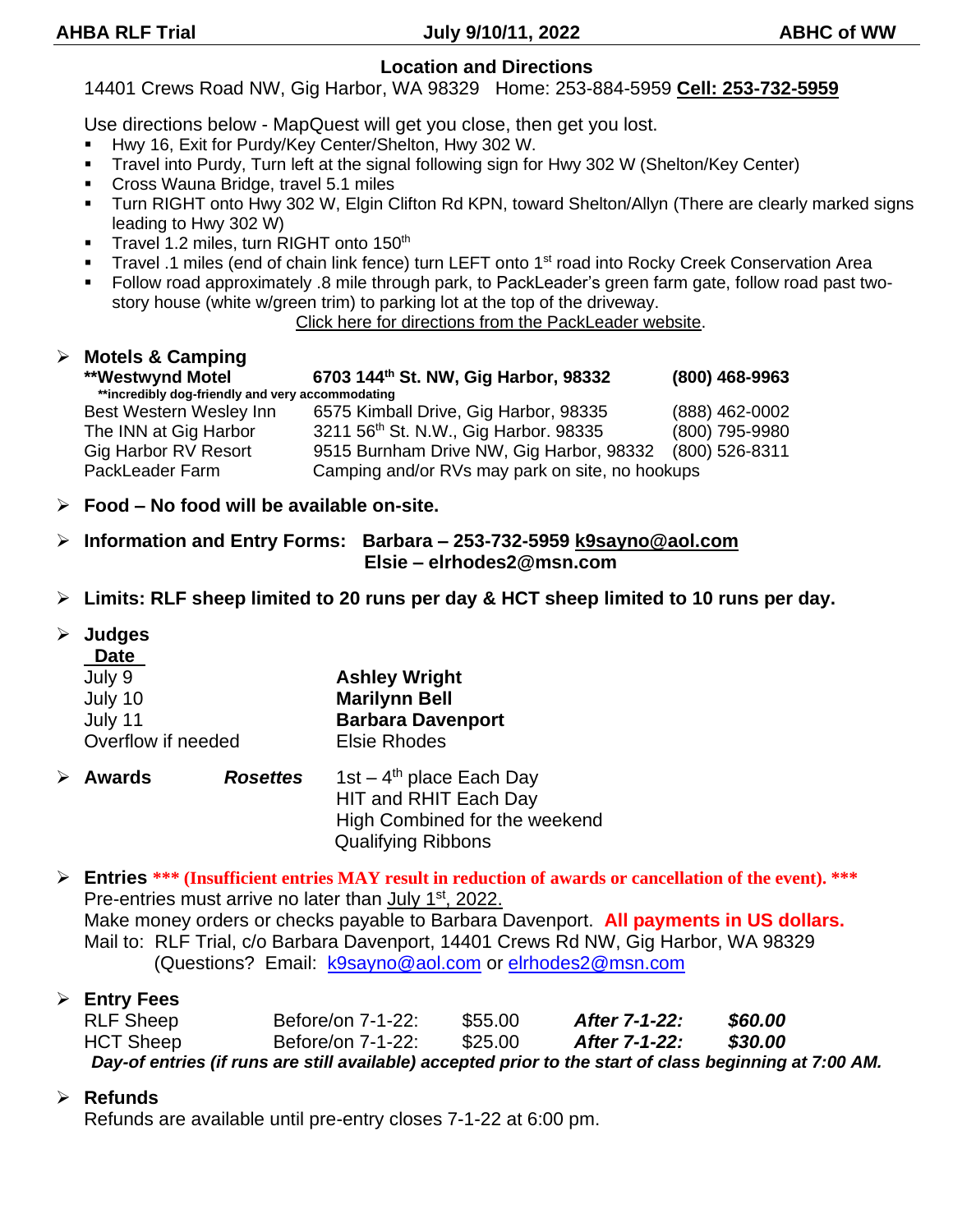| <b>AHBA RLF Trial</b>                                                                                                         | July 9/10/11, 2022 |                         | <b>ABHC of WW</b> |                                  |
|-------------------------------------------------------------------------------------------------------------------------------|--------------------|-------------------------|-------------------|----------------------------------|
| Please fill out one entry form per dog                                                                                        |                    | Entry Number: _________ |                   |                                  |
| <b>Breed:</b>                                                                                                                 |                    |                         |                   |                                  |
|                                                                                                                               |                    |                         |                   |                                  |
| <b>Call Name:</b>                                                                                                             |                    |                         |                   |                                  |
| Sire:<br><u> 1990 - Johann Barbara, martxa alemaniar argumentuar eta argumentza eta argitarra eta argitarra eta argitarra</u> |                    |                         |                   | mm/dd/yyyy                       |
| Dam:                                                                                                                          |                    |                         |                   |                                  |
| <b>Breeder:</b>                                                                                                               |                    |                         |                   |                                  |
| Owner:                                                                                                                        |                    |                         |                   |                                  |
| <b>Address:</b><br><u> 1989 - Johann Stoff, amerikansk politiker (d. 1989)</u>                                                |                    |                         |                   |                                  |
| City:                                                                                                                         |                    |                         |                   | State: ________ Zip: ___________ |
| Phone:                                                                                                                        |                    |                         |                   |                                  |

Name of handler if other than owner:

**Pre-entry date is 7-1-22.** *(Entry fees increase by \$5 each after closing.) No refunds after 7-1-22.*

#### **Indicate the Class(es) you are entering**

| <b>Course</b>      | <b>Circle</b><br><b>Class</b> | <b>Sat</b> | <b>Sun</b> | <b>Mon</b> | Before/on<br>7/1/2022 | <b>After</b><br>7/1/2022 | <b>Totals</b> |
|--------------------|-------------------------------|------------|------------|------------|-----------------------|--------------------------|---------------|
|                    |                               |            |            |            |                       |                          |               |
| <b>RLF</b> sheep   | -III<br>Ш                     |            |            |            | \$55.00               | \$60.00                  |               |
| <b>HCT</b>         | ------------                  |            |            |            | \$25.00               | \$30.00                  |               |
|                    |                               |            |            |            |                       |                          |               |
| <b>Grand Total</b> |                               |            |            |            |                       |                          |               |

In consideration for participation in this event, I agree to assume all responsibility for any claim, loss or damage, of whatever kind or nature, whether to person or property, which may be caused at or near this event, either directly or indirectly, by me or the dog(s) I have entered in or brought to this event. I further agree that I will hold AHBA, All Breed Herding Club of Western Washington, PackLeader Farm, Barbara Davenport and/or Steve Weigley harmless and defend them from any and all liability for any injury, claimed damage or loss, of whatever kind or nature, whether to person or property, caused at or near this event whether directly or indirectly, by or to me or any dog(s) I have entered in or brought to this event. I agree to indemnify AHBA, All Breed Herding Club of Western Washington, PackLeader Farm, Barbara Davenport and/or Steve Weigley for any loss, cost or expense including attorney fee and cost to which AHBA, All Breed Herding Club of Western Washington, PackLeader Farm, Barbara Davenport and/or Steve Weigley might be subject to as a result of any claim, suit, loss or damage caused in any way by any act or negligence on my part or on the part of any dog(s) I have entered in or brought to the event. I acknowledge that while the AHBA may provide sanctioning for this event with regard to the issuing of titles, it does not have and does not exercise control over the conduct of the event or those present. I certify and represent that the dog(s) I have entered in or brought to this event is (are) not a hazard to other dogs, other animals, or to people. Replacement cost for injuries/death resulting in livestock unable to be used for herding is \$200 for sheep and \$25 for ducks.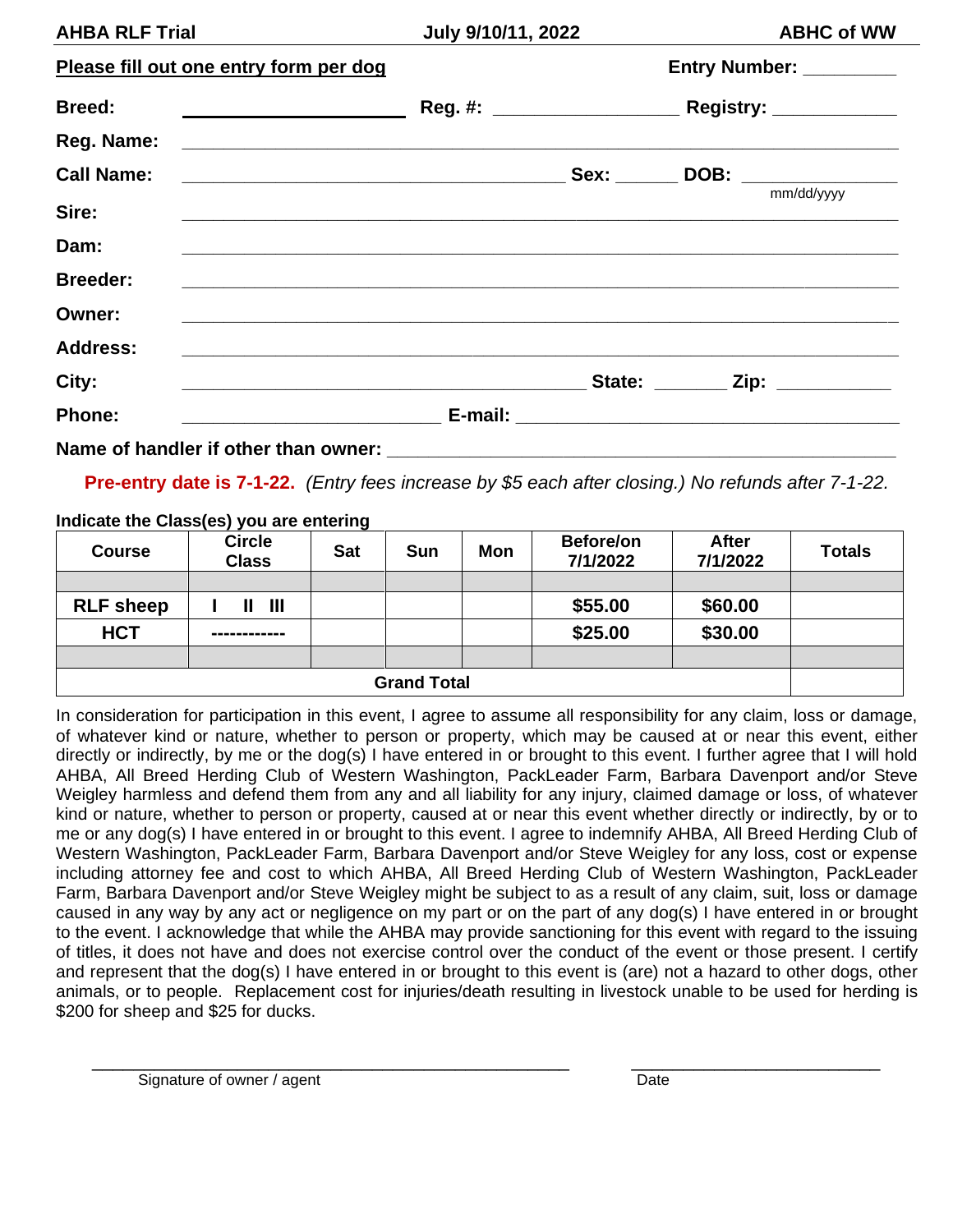# **AHBA – RLF Sheep**

#### **GENERAL RULES:**

- Time 20 minutes.
- In all elements, quiet efficient stock work is essential.
- Ties are broken based on individual scores in the following order: Exercise 3 "Obstacle 2", Exercise 7 "Traffic Road", Time.

### **STARTING SET- UP:**

- 25 Sheep in the Final Pen, additional groups of sheep in holding pens
- The previous handler, with dog on leash, will release the sheep from the Final Pen when signaled.
- There will be water tanks on course.
- **1. GATHER – RLFI/II: 10 pts, RLFIII 15 pts.:** Exercise begins when dog is sent to gather the sheep. Gather the sheep and move them counterclockwise around the handler's post. Exercise ends when sheep have moved behind the handler's post.
	- **RLFI** Dog is left half way to the stock, Handler may move within 15 feet of sheep
	- **RLFII** Dog is left at the Handler's Post, Handler may move halfway to sheep.
	- **RLFIII** Team begins at the Handler's Post
- **2. FETCH DRIVE – RLFI/II: 15 pts, RLFIII: 20 pts.:** Exercise begins when sheep have moved behind the handler's post. Fetch/Drive sheep through Obstacle 1. Move sheep to the Drive Marker. Exercise ends when the sheep reach the Drive Marker.
	- **RLFI** Handler may take any position.
	- **RLFII** Handler remains behind the Level II Handler's Line until the stock reach the Drive Marker.
	- **RLFIII** Handler remains behind the Level III Handler's Line until the stock reach the Drive Marker
- **3. OBSTACLE #2 BRIDGE – 10 pts.:** Exercise begins when the sheep reach the Drive Marker. Move sheep across bridge, dog and handler should cross the bridge. Exercise ends when all sheep, dog, and handler have crossed the bridge.
- **4. CONTROLLED FETCH – 10 pts.:** Exercise begins when sheep, dog, and handler have crossed the bridge. Move sheep along roads as drawn on diagram in a controlled fetch. Exercise ends when the gate to the Chute Pen is opened.
- **5. OBSTACLE #3 / CHUTE PEN – 10 pts.:** Exercise begins when the Chute Pen is opened. Move sheep into the pen and through the chute as shown on diagram and out of the Chute Pen. Exercise ends when the Chute Pen gate is closed.
	- **RLFI / II** Handler may take any position.
	- **RLFIII** Handler remains at the gate to the Chute Pen
- **6. PENS / SORT 15 pts.:** Exercise begins when the Chute Pen gate is closed. Move 25 sheep along Back road and pen in empty pen. Move to designated pens and combine 2 groups of sheep into 1 pen. Remove original 25 sheep from pen and sort 10 sheep into 1 pen and 15 sheep into the other pen. Return to the pen where you combined 25 sheep and remove from pen. Exercise ends when last Pen gate is closed.
	- **RLFI** Sort any 10 sheep into 1 pen and any 15 sheep into the other pen
	- **RLFII** Sort 5 sheep of 1 specified color plus any 5 additional sheep into 1 pen and any 15 sheep into the other pen
	- **RLFIII** Sort 5 sheep of 2 specified colors into 1 pen and any 15 sheep into the other pen
- **7. TRAFFIC ROAD – 10 pts.:** Exercise begins when last Pen gate is closed. Move the 25 sheep along the Back Road and onto the Traffic Road. Move sheep past the parked vehicle. Sheep, handler and dog should remain on the road passing on the driver's side of the vehicle. Exercise ends when the sheep have reached the Cross Road.
- **8. FINAL PEN – 10 pts.**: Exercise begins when sheep have passed the crossroad. Pen sheep in Final Pen. Exercise ends when all sheep are penned and gate is closed. \*\*\*\*

\*\*\*\*At the conclusion of the run, **the Handler** will leash the dog and wait till the next Handler is at the Handler's Post. When signaled, the sheep are released from the Final Pen.